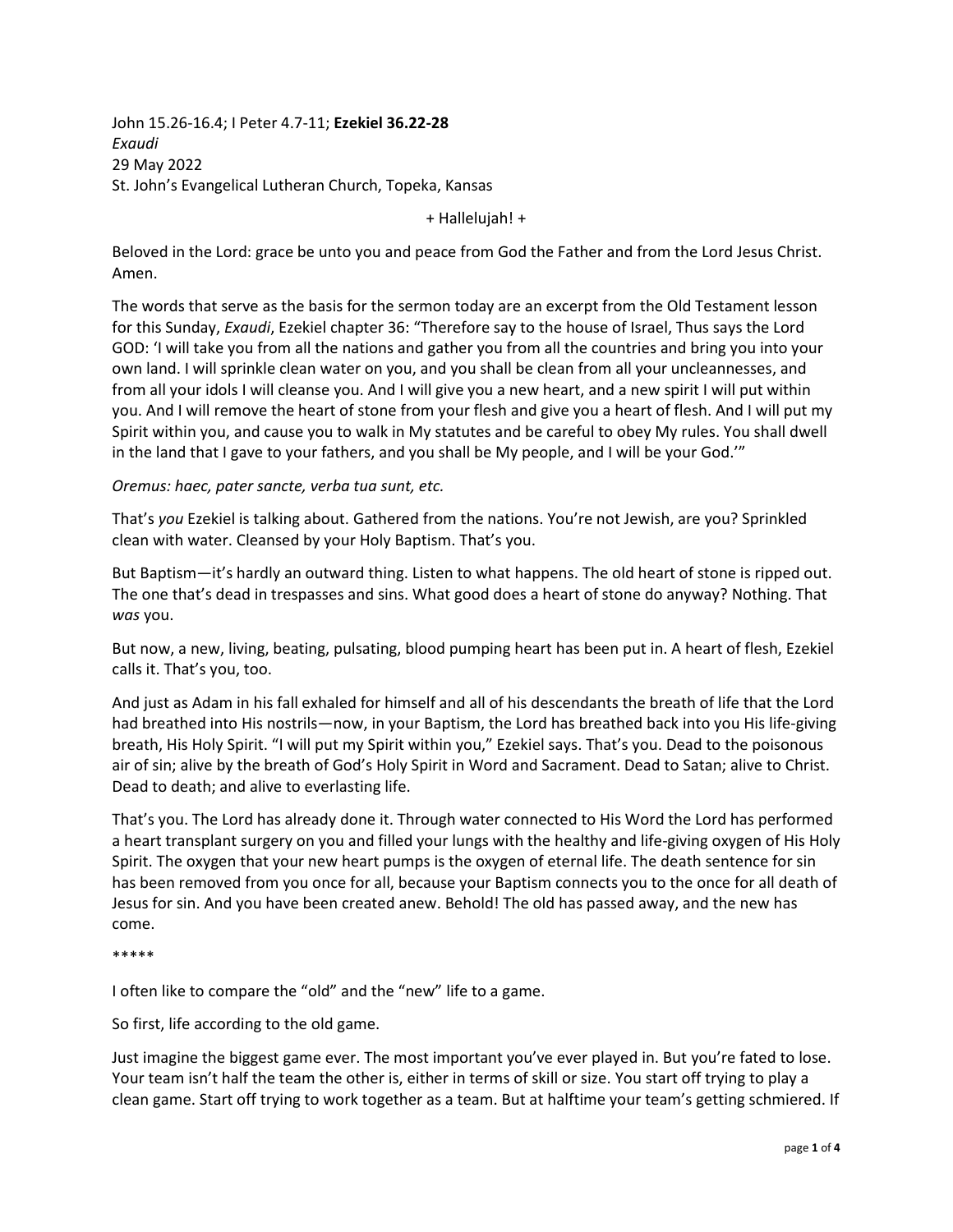it looked bad before, it looks worse now. Even so, you've gotta play the game. So you go back out on the floor and fight like crazy to win a game you can't. And out on the floor in the second half, well, it's a disaster.

## What happens then?

You start ignoring the rules. If you can get an elbow in here, and trip in there, you're gonna do it. If you can get by with a charge to get the basket that gets you back in the game, you're gonna do it. If yelling at the ref might change a call, you're gonna yell. If taking out the star shooter on the opposing team can "show them," you'll knock his feet out from under him when he's in mid air. Since everyone else on your team, it seems, flubs it up every time they've got the ball, you become a ball hog. Even if your team can't or won't the game then, by gum, you will.

Of course, it never works. You can't singlehandedly beat a team of five, and the refs catch you fouling all the time. But that only makes you more frustrated. More inclined to be aggressive. Even to the point of fouling out. Even to the point of lashing out your own teammates. And now everyone's the enemy—not just the opposing team. The refs are against you. The fans are booing. Your teammates have lost all respect for you. And you foul out and lose the game. Far from changing your fate, everything you do makes your fate worse.

That's what the old life is like. The "life" with the heart of stone. It lives under the frustration of a sealed fate: eternal death and hell. God's commandments never seem to get you ahead. They certainly don't change your fate. And so you begin to despise them. Everyone becomes your enemy, even God Himself. And in the end, you die in the self-absorbed misery of your own sin.

That's the old life. The old heart. The stony heart.

But that's exactly what God has rescued you from in your Baptism.

So imagine the same game. It's the biggest one ever. The most important you've ever played in. Except this time, your team isn't fated to lose, but to win. It's a sure thing. That's the new life. The life with the heart of flesh. The life lived in the Spirit given you in Baptism. The life that started at Baptism and ends with eternal life. You win!

Suddenly, the whole game looks different, doesn't it? You don't need to cheat to get ahead. If the opposing team throws an elbow, there's no need to throw an elbow back, because the win's certain! If the crowd turns against your team, you couldn't care less. And you just keep on playing with a smile since you know you're gonna walk off the floor at the buzzer with a ten-point win.

And the rules of the game?—Well, isn't half the fun of a game like this just playing the cleanest game you can, knowing that you can get an entirely clean win? That no one's gonna be able to say, "You won because you yelled at the refs so much they started to the call the game your way"? Or whatever?

You see the comparison, right?

Alright. Apply that to your life in Christ.

The "game" you're in—this "game" of life and eternal life—it has already been won. Christ's grave is empty for a reason. That's what we celebrate during Easter. And because Christ's grave is empty, so will yours be. Your death has been vanquished because sin has been vanquished in Christ's death. By Holy Baptism, the dead old heart of stone has been ripped out, and the throbbing, pumping heart of flesh has been put in in its place. So you know your fate. Death isn't the end for you, it's just the beginning ... of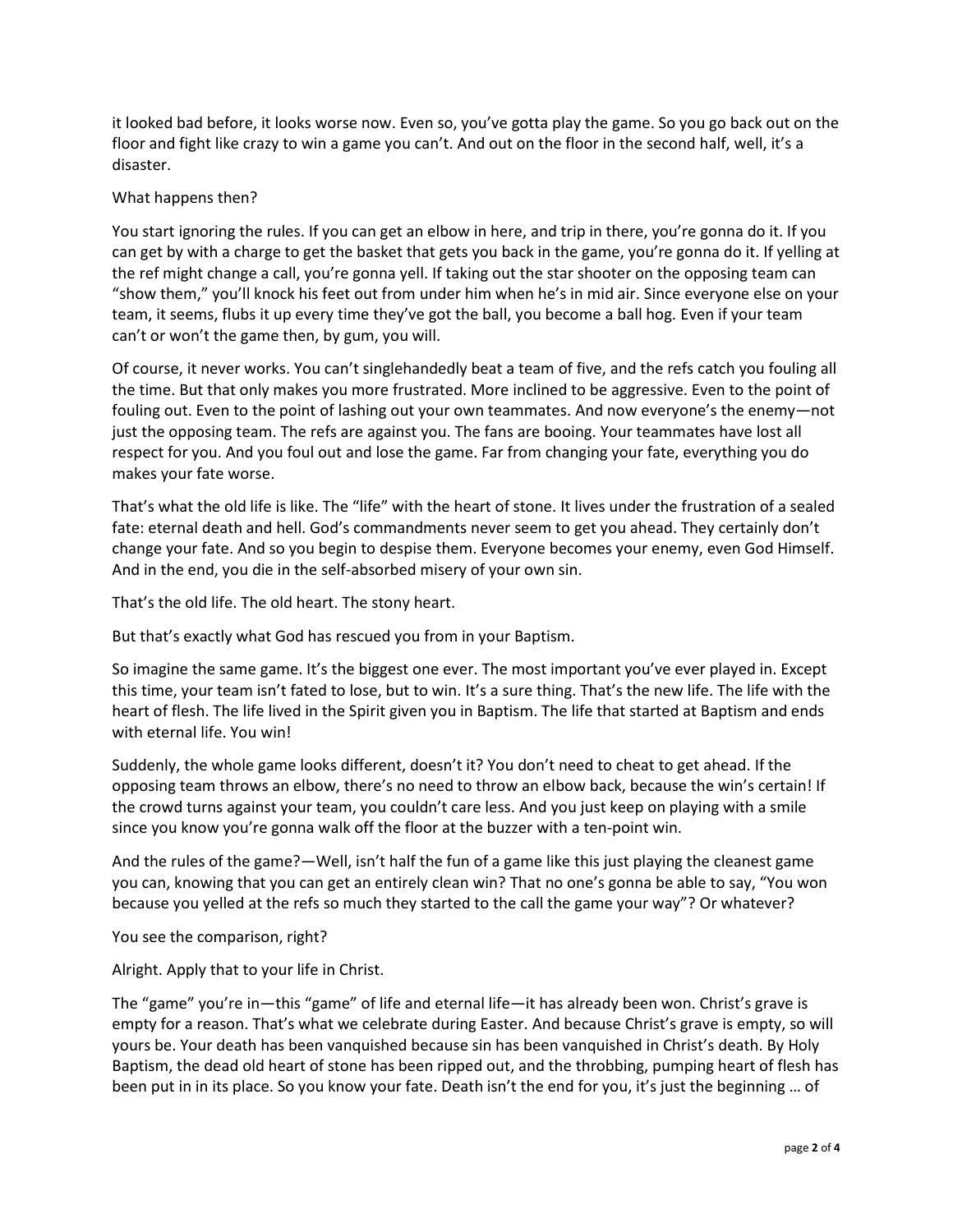everlasting life. And so you play the "game" differently. Not in frustration. Not in anger at the crowd, the refs, your opponents, or your teammates. And certainly not by flouting the rules. What's the fun in that?

You see, that's what the Lord means when through Ezekiel He says, "I will put My Spirit within you, and cause you to walk in My statutes and be careful to obey My rules." Let me say that again, "I will put My Spirit within you, and cause you to walk in My statutes and be careful to obey My rules."

That's you! The old heart of stone—it can't obey God's statutes and rules. His Ten Commandments. Maybe in a sort of superficial way. But not from the heart.

But you can. Because you have a heart of flesh, and God's Spirit within you.

The old of heart of stone—it can't bear up under the sins of others against you. All it can do is lash out. Try to get what it has coming to it.

But you can. Because you have a heart of flesh, and God's Spirit within you.

The old heart of stone—it can't be optimistic about doing the "right thing" in life, because it's not the righteous who it sees prosper, but the wicked. And it fixates on that.

But you can. Because you already know the outcome. You already know what blessedness awaits you in eternity, what blessings belong to you even in this life, regardless of how you must suffer here.

Why? Because the surgery has been performed. A heart of flesh has replaced the heart of stone. And the breath you breathe is the Spirit of God.

\*\*\*\*\*

But the game's still the game. You've still got to play it. Until you've breathed your last, you'll have opponents. That's what Jesus promises in the Gospel: "Indeed, the hour is coming when whoever kills you will think he is offering service to God." The crowd's still gonna jeer against you. But, Jesus, who has conquered the world for you, says, "I have told you these things that, when their hour comes, you may remember that I told them to you." Beloved in the Lord: don't be surprised. But remain confident in Jesus and His victory.

For in that confidence in His victory—in your victory—you've been set free. Free to "play by the rules of the game." Free to "serve one another, as good stewards of God's varied grace," as St. Peter says.

That doesn't make the game any less daunting. I know. I live the same way you do. How easy it is to fall back into old ways. To sin because you've been sinned against. To live as if God didn't matter and as if you mattered most—because you've lost faith in the promise of the final victory.

\*\*\*\*\*

Beloved in the Lord: when that happens, there are only two responses to it. Response number one is the "heart of stone" way that tells you either to try harder or to just give up entirely.

But you—you have a heart of flesh, and God's Spirit within you. And the heart of flesh responds entirely differently. When its faith grows cold, when the flame of faith begins to flicker, when the horizon starts to look dark, when the fated victory starts to look like defeat—when that happens, true faith doesn't need to try harder, it needs heat, it needs fuel for the flame, it needs light cast on the horizon, it needs to hear once again the promise of victory in Christ.